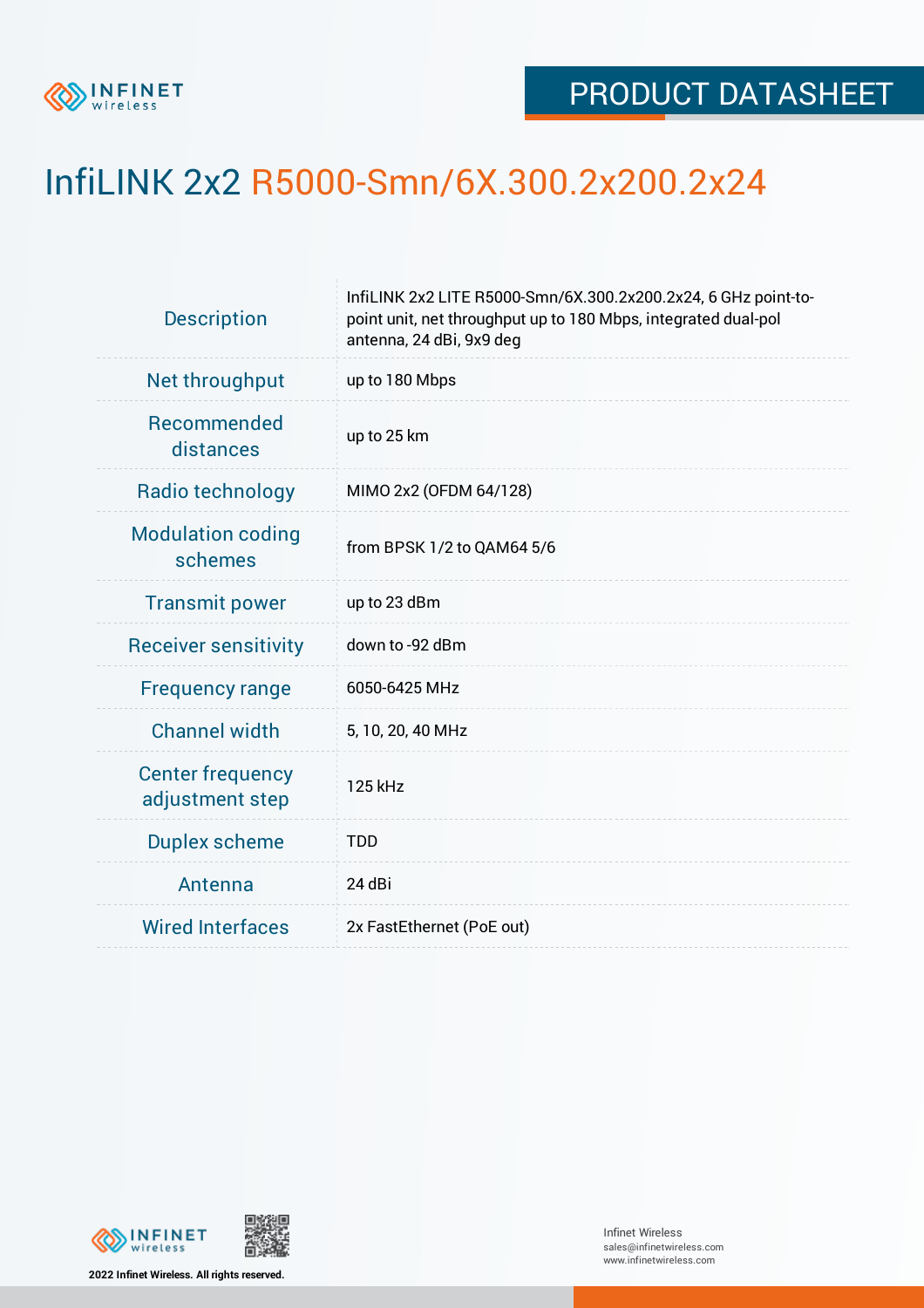

## PRODUCT DATASHEET

## InfiLINK 2x2 R5000-Smn/6X.300.2x200.2x24

| <b>Consumption</b>         | up to 15 W                                                                                                                                                                                                                                                                                                                       |               |                |                 |      |                      |  |  |
|----------------------------|----------------------------------------------------------------------------------------------------------------------------------------------------------------------------------------------------------------------------------------------------------------------------------------------------------------------------------|---------------|----------------|-----------------|------|----------------------|--|--|
| <b>Power options</b>       | 110-240 VAC @ 50/60 Hz, +956 VDC                                                                                                                                                                                                                                                                                                 |               |                |                 |      |                      |  |  |
| <b>Outdoor Unit (ODU)</b>  | 305 x 305 x 61 mm, 1.9 kg                                                                                                                                                                                                                                                                                                        |               |                |                 |      |                      |  |  |
|                            |                                                                                                                                                                                                                                                                                                                                  |               |                |                 |      |                      |  |  |
| <b>Part Number Options</b> | Prefix                                                                                                                                                                                                                                                                                                                           | Freq.<br>Band | <b>Bitrate</b> | Output<br>Power | Ant. | Capacity             |  |  |
|                            | R5000-<br>Smn                                                                                                                                                                                                                                                                                                                    | 6X            | 300            | 2x200           | 2x24 | 8<br>20<br>50<br>300 |  |  |
| <b>Part Number Example</b> | R5000-Smn/6X.300.2x200.2x24 50                                                                                                                                                                                                                                                                                                   |               |                |                 |      |                      |  |  |
| <b>Packing List</b>        | - Outdoor unit R5000-Smn/6X.300.2x200.2x24 - 1 pcs.<br>- Power Supply IDU-CPE(48V) - 1 pcs.<br>- Power Cord - 1 pcs.<br>- Cable Gland - 2 pcs.<br>- Standard RJ-45 connector - 2 pcs.<br>- Shielded RJ-45 connector - 1 pcs.<br>- RJ-45 Plug Cap - 1 pcs.<br>- MONT-KIT-85 Mounting kit - 1 pcs.<br>- Quick Start Guide - 1 pcs. |               |                |                 |      |                      |  |  |



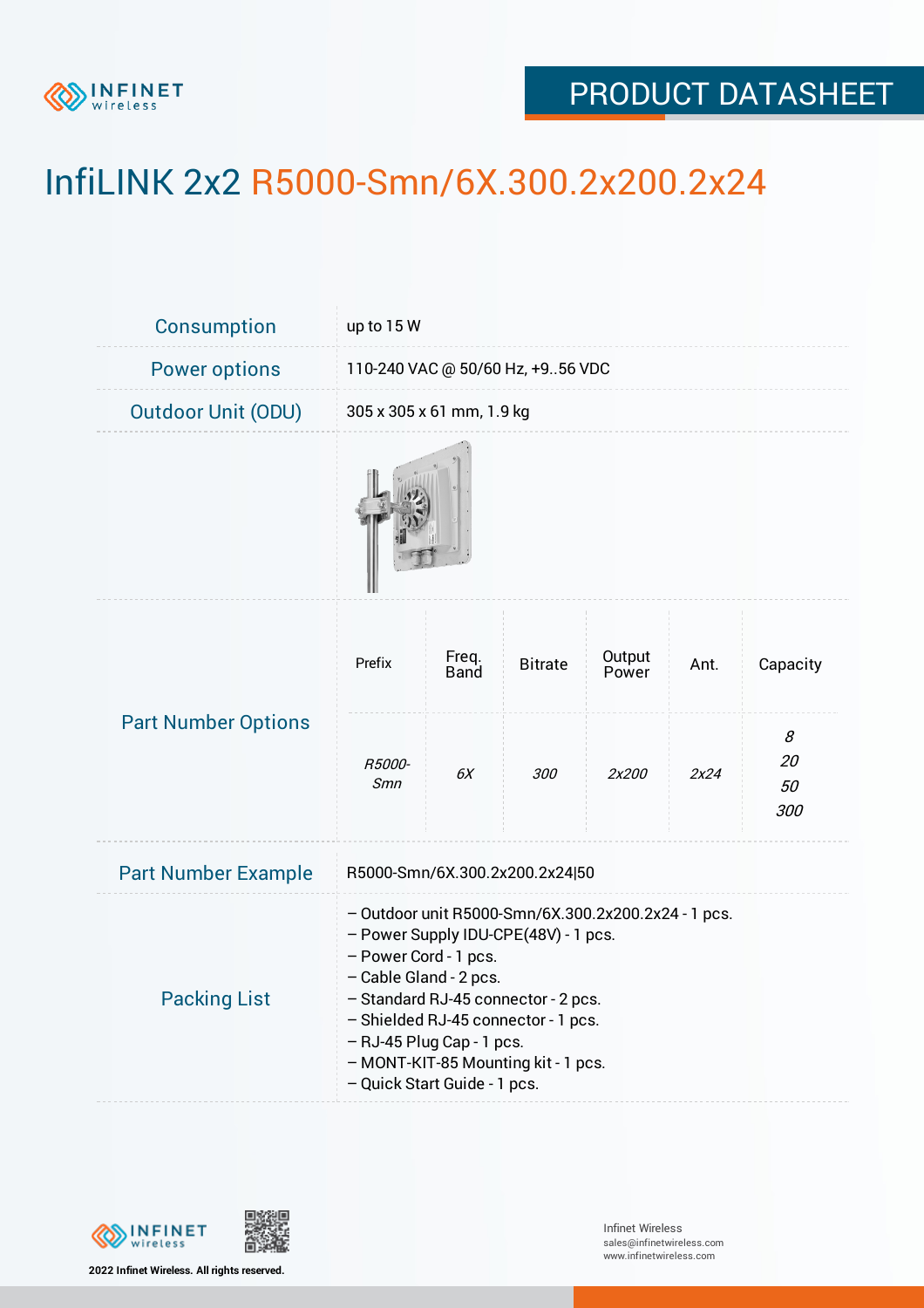

## PRODUCT DATASHEET

# InfiLINK 2x2 R5000-Smn/6X.300.2x200.2x24

### Features

#### **RADIO**

- **Voice/RTP Aware Superpacketing**
- **DFS**
- **Automatic Bitrate Control** Þ
- Þ **Automatic Transmit Power Control**
- ь **TDD synchronization using AUX-ODU-SYNC (excluding Smn/Lmn)**
- **Spectrum Analyzer mode** ۰
- **Channel testing tools** ١

#### **NETWORKING**

- **Ethernet-over-IP and IP-over-IP tunneling**
- Þ **ARP protocol support**
- ۱ **MAC/IP filtering**
- Þ **Full-fledged 2nd layer switch**
- Þ **RIPv2 / OSPFv2 /static routing**
- **L2/L3 Firewall** Þ
- **NAT (multipool, H.323-aware)** Þ
- Þ **DHCP client/server/relay**

#### **MANAGEMENT FEATURES**

- **Various Management Protocols: HTTP, HTTPS, Telnet, SSH, SNMP v1/2c/3 (MIB-II and proprietary MIBs)**
- **Graphical User Interface**
- **LED Indication: power status, wireless and wired link status, signal level**
- **Antenna alignment tool**
- ٠ **Automatic software update**
- **Online monitoring with proprietary EMS InfiMONITOR.**

#### **QUALITY-OF-SERVICE**

- **17 priority queues**
- **IEEE 802.1p support**
- **IP TOS / DiffServ support**
- ٠ **Full voice support**
- **Traffic limiting (absolute, relative, mixed)** ٠
- **Traffic redirection**